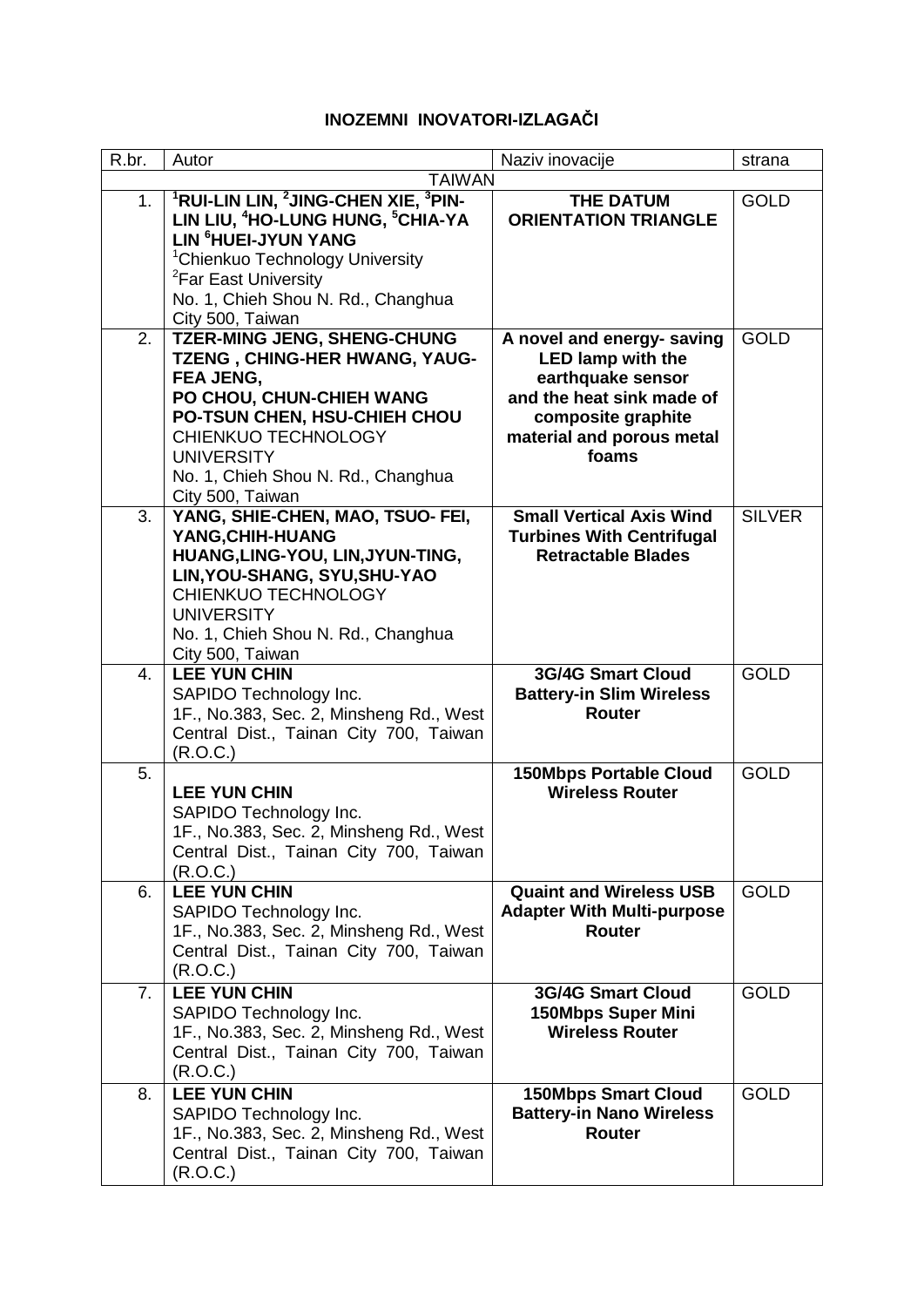| 9. | <b>LEE YUN CHIN</b>                      | 300Mbps Gigabit Super             | <b>GOLD</b>   |
|----|------------------------------------------|-----------------------------------|---------------|
|    | SAPIDO Technology Inc.                   | <b>High Power Wireless</b>        |               |
|    | 1F., No.383, Sec. 2, Minsheng Rd., West  | <b>Router</b>                     |               |
|    | Central Dist., Tainan City 700, Taiwan   |                                   |               |
|    | (R.O.C.)                                 |                                   |               |
|    | 10. Wei, Chao-Huang                      | <b>ELECTRONIC LOCK</b>            | <b>GOLD</b>   |
|    | Chen, Nien-Tzu                           | <b>APPARATUS</b>                  |               |
|    | Wei, Tzu-Chieh                           |                                   |               |
|    | Southern Taiwan University of Science    |                                   |               |
|    | and Technology                           |                                   |               |
|    |                                          |                                   |               |
|    | No.1, Nantai St., Yongkang Dist., Tainan |                                   |               |
|    | City 710, Taiwan (R.O.C.)                |                                   |               |
|    | 11. Wei, Chao-Huang                      | <b>Tripod with Position</b>       | <b>SILVER</b> |
|    | Chen, Nien-Tzu                           | <b>Sensors</b>                    |               |
|    | Chen, Hui-Ju                             |                                   |               |
|    | Southern Taiwan University of Science    |                                   |               |
|    | and Technology                           |                                   |               |
|    | No.1, Nantai St., Yongkang Dist., Tainan |                                   |               |
|    | City 710, Taiwan (R.O.C.)                |                                   |               |
|    | 12. 1. Fu-Lin, Lin                       | LED get rid of birds              | <b>BRONZE</b> |
|    | 2. Chin-Cheng, Kuo                       | <b>Warning Device by Solar</b>    |               |
|    | 3. Wen-Chung, Chang                      | <b>Cells</b>                      |               |
|    | 4. Li-Yuan, Chen                         |                                   |               |
|    | 5. I-Ting, Hsieh                         |                                   |               |
|    | Southern Taiwan University of Science    |                                   |               |
|    | and Technology                           |                                   |               |
|    | No.1, Nantai St., Yongkang Dist., Tainan |                                   |               |
|    | City 710, Taiwan (R.O.C.)                |                                   |               |
|    | 13. 1. Fu-Lin, Lin                       | <b>Automation Wireless</b>        | <b>BRONZE</b> |
|    | 2. Chin-Cheng, Kuo                       | <b>Sensor Device of Parking</b>   |               |
|    | 3. Wen-Chung, Chang                      | Area by green energy              |               |
|    | 4. I-Ting, Hsieh                         |                                   |               |
|    | 5. Li-Yuan, Chen                         |                                   |               |
|    | Southern Taiwan University of Science    |                                   |               |
|    | and Technology                           |                                   |               |
|    | No.1, Nantai St., Yongkang Dist., Tainan |                                   |               |
|    | City 710, Taiwan (R.O.C.)                |                                   |               |
|    | 14. 1. Fu-Lin, Lin                       | <b>LED lighting Coat at Night</b> | <b>BRONZE</b> |
|    | 2.Chin-Cheng, Kuo                        | Alert Device by solar cells       |               |
|    | 3. Wen-Chung, Chang                      |                                   |               |
|    |                                          |                                   |               |
|    | 4. I-Ting, Hsieh                         |                                   |               |
|    | 5. Li-Yuan, Chen                         |                                   |               |
|    | 6. Yang Chih-Chuan                       |                                   |               |
|    | Southern Taiwan University of Science    |                                   |               |
|    | and Technology                           |                                   |               |
|    | The Affiliated School for Students with  |                                   |               |
|    | Hearing Impairments of                   |                                   |               |
|    | National University of Tainan            |                                   |               |
|    | No.1, Nantai St., Yongkang Dist., Tainan |                                   |               |
|    | City 710, Taiwan (R.O.C.)                |                                   |               |
|    |                                          |                                   |               |
|    |                                          |                                   |               |
|    |                                          |                                   |               |
|    |                                          |                                   |               |
|    |                                          |                                   |               |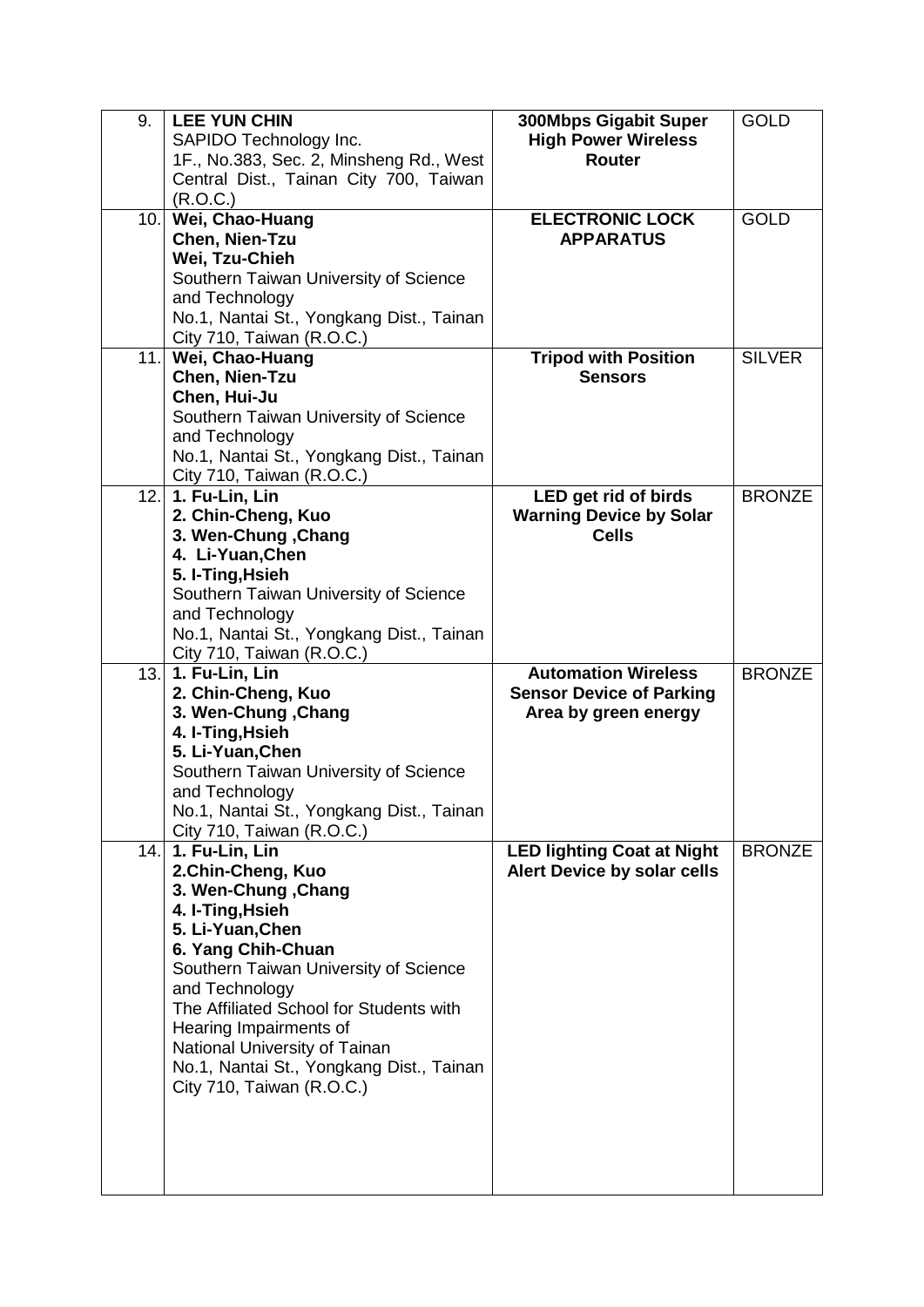|      | 15. 1. Shin-Wen, Lee                     | The dolls LED Alerting         | <b>BRONZE</b> |
|------|------------------------------------------|--------------------------------|---------------|
|      | 2. Tzyy-Kuen, Tien                       | <b>Device by Solar Cells</b>   |               |
|      | 3. Wen-Chung, Chang                      |                                |               |
|      | 4. Sheng-chien, Su                       |                                |               |
|      | 5. Yun-Cheng, Chang                      |                                |               |
|      | Southern Taiwan University of Science    |                                |               |
|      | and Technology                           |                                |               |
|      | No.1, Nantai St., Yongkang Dist., Tainan |                                |               |
|      | City 710, Taiwan (R.O.C.)                |                                |               |
|      |                                          |                                | <b>GOLD</b>   |
|      | 16. 1. Shin-Wen, Lee                     | <b>Portable deodorizing</b>    |               |
|      | 2. Tzyy-Kuen, Tien                       | device by Solar Cells          |               |
|      | 3. Wen-Chung, Chang                      |                                |               |
|      | 4. Sheng-chien, Su                       |                                |               |
|      | 5. Yun-Cheng, Chang                      |                                |               |
|      | Southern Taiwan University of Science    |                                |               |
|      | and Technology                           |                                |               |
|      | No.1, Nantai St., Yongkang Dist., Tainan |                                |               |
|      | City 710, Taiwan (R.O.C.)                |                                |               |
| 17.  | 1. Shin-Wen, Lee                         | <b>Multi-Function Voice of</b> | <b>BRONZE</b> |
|      | 2. Tzyy-Kuen, Tien                       | <b>Warning System by Solar</b> |               |
|      | 3. Wen-Chung, Chang                      | <b>Cells</b>                   |               |
|      | 4. Sheng-chien, Su                       |                                |               |
|      | 5. Yun-Cheng, Chang                      |                                |               |
|      | Southern Taiwan University of Science    |                                |               |
|      | and Technology                           |                                |               |
|      | No.1, Nantai St., Yongkang Dist., Tainan |                                |               |
|      | City 710, Taiwan (R.O.C.)                |                                |               |
| 18.1 | 1. Tzyy-Kuen, Tien                       | <b>Functional backpacks at</b> | <b>SILVER</b> |
|      | 2. Shin-Wen, Lee                         | night alerting system          |               |
|      | 3. Wen-Chung, Chang                      |                                |               |
|      |                                          |                                |               |
|      | 4. Chih-Yung, Wang                       |                                |               |
|      | 5. I-Ting, Hsieh                         |                                |               |
|      | 6. Yang Chih-Chuan                       |                                |               |
|      | Southern Taiwan University of Science    |                                |               |
|      | and Technology                           |                                |               |
|      | The Affiliated School for Students with  |                                |               |
|      | Hearing Impairments of                   |                                |               |
|      | National University of Tainan            |                                |               |
|      | No.1, Nantai St., Yongkang Dist., Tainan |                                |               |
|      | City 710, Taiwan (R.O.C.)                |                                |               |
|      | 19. 1.Tzyy-Kuen, Tien                    | <b>Cleansing Outdoor</b>       | <b>BRONZE</b> |
|      | 2. Shin-Wen, Lee                         | umbrella warning device by     |               |
|      | 3. Wen-Chung, Chang                      | solar cells                    |               |
|      | 4. Chih-Yung, Wang                       |                                |               |
|      | 5. I-Ting, Hsieh                         |                                |               |
|      | Southern Taiwan University of Science    |                                |               |
|      | and Technology                           |                                |               |
|      | No.1, Nantai St., Yongkang Dist., Tainan |                                |               |
|      | City 710, Taiwan (R.O.C.)                |                                |               |
|      | 20. 1. Tzyy-Kuen, Tien                   | The charge swing device        | <b>GOLD</b>   |
|      | 2. Shin-Wen, Lee                         | by green energy                |               |
|      | 3. Wen-Chung, Chang                      |                                |               |
|      | 4. Chih-Yung, Wang                       |                                |               |
|      | 5. I-Ting, Hsieh                         |                                |               |
|      | 6. Yang Chih-Chuan                       |                                |               |
|      |                                          |                                |               |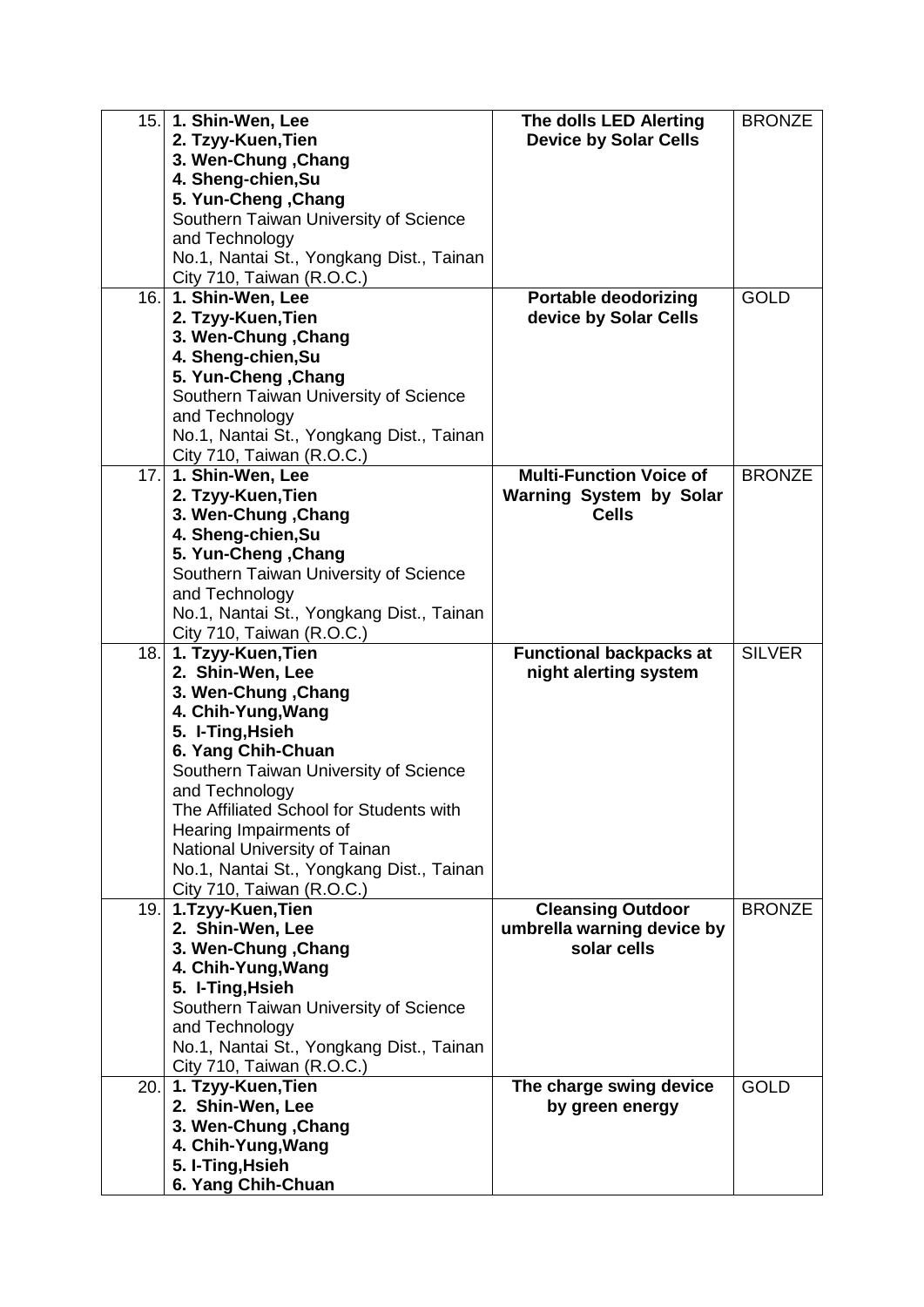|      | Southern Taiwan University of Science                     |                                      |               |
|------|-----------------------------------------------------------|--------------------------------------|---------------|
|      | and Technology                                            |                                      |               |
|      | The Affiliated School for Students with                   |                                      |               |
|      | Hearing Impairments of                                    |                                      |               |
|      | National University of Tainan                             |                                      |               |
|      | No.1, Nantai St., Yongkang Dist., Tainan                  |                                      |               |
|      | City 710, Taiwan (R.O.C.)                                 |                                      |               |
| 21.  | 1. Chin-Cheng, Kuo                                        | Get rid of birds warning             | <b>SILVER</b> |
|      | 2. Fu-Lin, Lin                                            | devices by Green Energy              |               |
|      | 3. Wen-Chung, Chang                                       |                                      |               |
|      | 4. Yun-Cheng, Chang                                       |                                      |               |
|      | 5. Chih-Yung, Wang                                        |                                      |               |
|      | Southern Taiwan University of Science                     |                                      |               |
|      | and Technology                                            |                                      |               |
|      | No.1, Nantai St., Yongkang Dist., Tainan                  |                                      |               |
|      | City 710, Taiwan (R.O.C.)                                 |                                      |               |
|      | 22. 1. Chin-Cheng, Kuo                                    | <b>Battery recycling utilization</b> | <b>SILVER</b> |
|      | 2. Fu-Lin, Lin                                            | device                               |               |
|      | 3. Wen-Chung, Chang                                       |                                      |               |
|      | 4. Yun-Cheng, Chang                                       |                                      |               |
|      | 5. Chih-Yung, Wang                                        |                                      |               |
|      | Southern Taiwan University of Science                     |                                      |               |
|      | and Technology                                            |                                      |               |
|      | No.1, Nantai St., Yongkang Dist., Tainan                  |                                      |               |
|      | City 710, Taiwan (R.O.C.)                                 |                                      |               |
| 23.1 | 1. Chin-Cheng, Kuo                                        | The Sets of Escape                   | <b>GOLD</b>   |
|      |                                                           |                                      |               |
|      | 2. Fu-Lin, Lin                                            | <b>Pillowcase</b>                    |               |
|      | 3. Wen-Chung, Chang                                       |                                      |               |
|      | 4. Yun-Cheng, Chang                                       |                                      |               |
|      | 5. Chih-Yung, Wang                                        |                                      |               |
|      | 6. Yang Chih-Chuan                                        |                                      |               |
|      | Southern Taiwan University of Science                     |                                      |               |
|      | and Technology                                            |                                      |               |
|      | The Affiliated School for Students with                   |                                      |               |
|      | Hearing Impairments of                                    |                                      |               |
|      | National University of Tainan                             |                                      |               |
|      | No.1, Nantai St., Yongkang Dist., Tainan                  |                                      |               |
|      | City 710, Taiwan (R.O.C.)                                 |                                      |               |
| 24.1 | <b>HUI CHEN, WANG</b>                                     | A method for preparing               | <b>GOLD</b>   |
|      | FENG HO MEI BIOTECHNOLOGY CO.,                            | perfume fixative complex             |               |
|      | <b>LTD</b>                                                | from Michelia alba flower            |               |
|      | 3F, No.251-1, Chungcheng Rd, Sihwen                       |                                      |               |
|      | Village, Pingtung City, Taiwan (R.O.C.)                   |                                      |               |
| 25.1 | LIU HSIU CHING, CHEN YING TING,                           | <b>Foldable fishbones ladder</b>     | <b>GOLD</b>   |
|      | LIN PIN HSUAN, HSU HSIN JUNG, LI                          |                                      |               |
|      | <b>YUAN YI</b>                                            |                                      |               |
|      | KANG MING SENIOR HIGH SCHOOL                              |                                      |               |
|      | NATIONAL TAINAN CHIA-                                     |                                      |               |
|      | CHI GIRL'S SENIOR HIGH SCHOOL                             |                                      |               |
|      | NATIONAL TAINAN GIRL'S SENIOR                             |                                      |               |
|      | <b>HIGH SCHOOL</b>                                        |                                      |               |
|      | <b>AFFILIATED</b><br>THE.<br><b>SENIOR</b><br><b>HIGH</b> |                                      |               |
|      | SCHOOL OF NATIONAL UNIVERSITY<br>OF TAINAN                |                                      |               |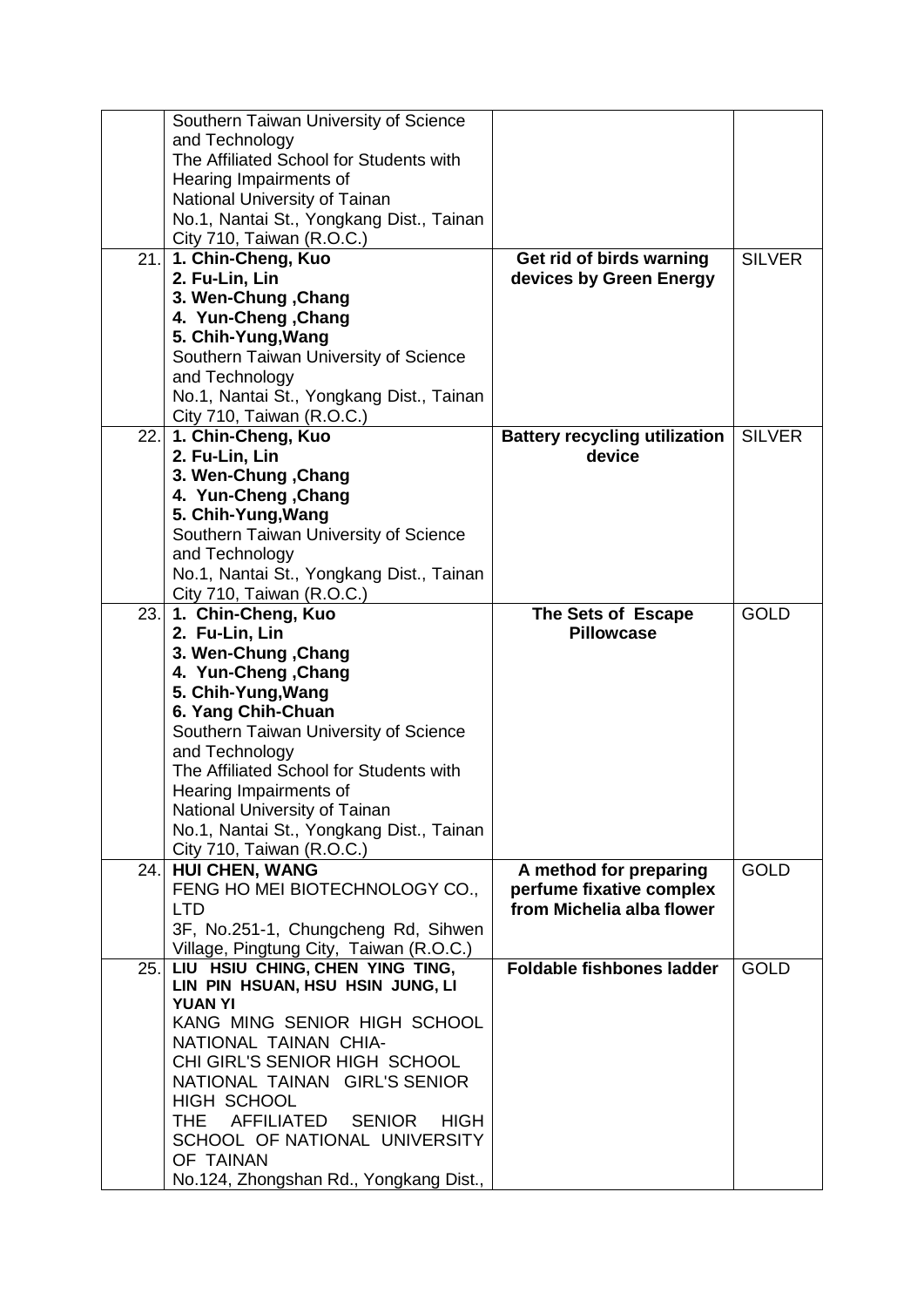|     | Tainan City 710, Taiwan (R.O.C.)           |                                  |               |
|-----|--------------------------------------------|----------------------------------|---------------|
| 26. | LEE TSUNG CHENG,                           | Solar energy drying rack         | <b>SILVER</b> |
|     | CHEN JIA YANG, HSIEH TING WEI,             |                                  |               |
|     | WU HSING YI, WU WEI RUNG, LI               |                                  |               |
|     | <b>YUAN YI</b>                             |                                  |               |
|     | TAINAN MUNICIPAL YONG-KANG                 |                                  |               |
|     | <b>JUNIOR HIGH SCHOOL</b>                  |                                  |               |
|     | TAINAN MUNICIPAL SIN-SHIH                  |                                  |               |
|     | <b>JUNIOR HIGH SCHOOL</b>                  |                                  |               |
|     | NATIONAL TAINAN INDUSTRIAL                 |                                  |               |
|     | <b>HIGH SCHOOL</b>                         |                                  |               |
|     | NATIONAL HSIN HUA INDUSTRIAL               |                                  |               |
|     |                                            |                                  |               |
|     | <b>VOCATIONAL HIGH SCHOOL</b>              |                                  |               |
|     | TAINAN MUNICIPAL YONG-KANG                 |                                  |               |
|     | JUNIOR HIGH SCHOOL                         |                                  |               |
|     | No.124, Zhongshan Rd., Yongkang Dist.,     |                                  |               |
|     | Tainan City 710, Taiwan (R.O.C.)           |                                  |               |
|     | 27. HSIEH TING LI, LIN PIN PAI, YANG       | <b>Self-cleaning faucet</b>      | <b>GOLD</b>   |
|     | JU AN, LI TSUNG AN, 謝仕謙, LI                |                                  |               |
|     | YUAN YI                                    |                                  |               |
|     | TAINAN MUNICIPAL YONG-KANG                 |                                  |               |
|     | <b>JUNIOR HIGH SCHOOL</b>                  |                                  |               |
|     | TAINAN MUNICIPAL YONG-KANG                 |                                  |               |
|     | ELEMENTARY SCHOOL                          |                                  |               |
|     | TAINAN MUNICIPAL JHONG-SIAO                |                                  |               |
|     | <b>JUNIOR HIGH SCHOOL</b>                  |                                  |               |
|     | No.124, Zhongshan Rd., Yongkang Dist.,     |                                  |               |
|     | Tainan City 710, Taiwan (R.O.C.)           |                                  |               |
|     | <b>MALAYSIA</b>                            |                                  |               |
| 28. | Mohd Mustafa Al Bakri Abdullah, Che        | <b>Multipurpose EM SMaRT-</b>    | <b>GOLD</b>   |
|     | Mohd Ruzaidi Ghazali,                      | <b>Ball</b>                      |               |
|     | Kamarudin Hussin, Zarina Zawawi,           |                                  |               |
|     | Mohammad Jaafar Sahari,                    |                                  |               |
|     | <b>Norazian Mohamed Noor &amp;</b>         |                                  |               |
|     | Noorulnajwa Diyana Yaakob                  |                                  |               |
|     | <b>Centre of Excellence Geopolymer</b>     |                                  |               |
|     |                                            |                                  |               |
|     | System Research, School of Materials       |                                  |               |
|     | Engineering, Universiti Malaysia Perlis    |                                  |               |
|     | (UniMAP), P.O. Box, D/A Pejabat Pos        |                                  |               |
|     | Besar, 01000 Kangar, Perlis, Malaysia      |                                  |               |
|     | <b>INDONESIA</b>                           |                                  |               |
| 29. | Djwantoro Hardjito, Mohd Mustafa Al        | <b>Artificial Rock with LUSI</b> | <b>GOLD</b>   |
|     | Abdullah, Rafiza Binti Abd<br><b>Bakri</b> | <b>Mud</b>                       |               |
|     | Razak,                                     |                                  |               |
|     | Kamarudin Hussin, Zarina Binti Yahya       |                                  |               |
|     | & Che Mohd Ruzaidi Ghazali                 |                                  |               |
|     | Civil Engineering Department, Petra        |                                  |               |
|     | Christian University, Jalan Siwalankerto   |                                  |               |
|     | 121-131,                                   |                                  |               |
|     | Surabaya 60236 Indonesia                   |                                  |               |
|     | <b>SAUDI ARABIA</b>                        |                                  |               |
| 30. | Prof. Dr Mohammed Binhussain,              | <b>Multipurpose Geopolymer</b>   | <b>GOLD</b>   |
|     | Mohd Mustafa Al Bakri Abdullah, Che        | <b>Construction Materials</b>    |               |
|     | Mohd Ruzaidi Ghazali, Kamarudin            |                                  |               |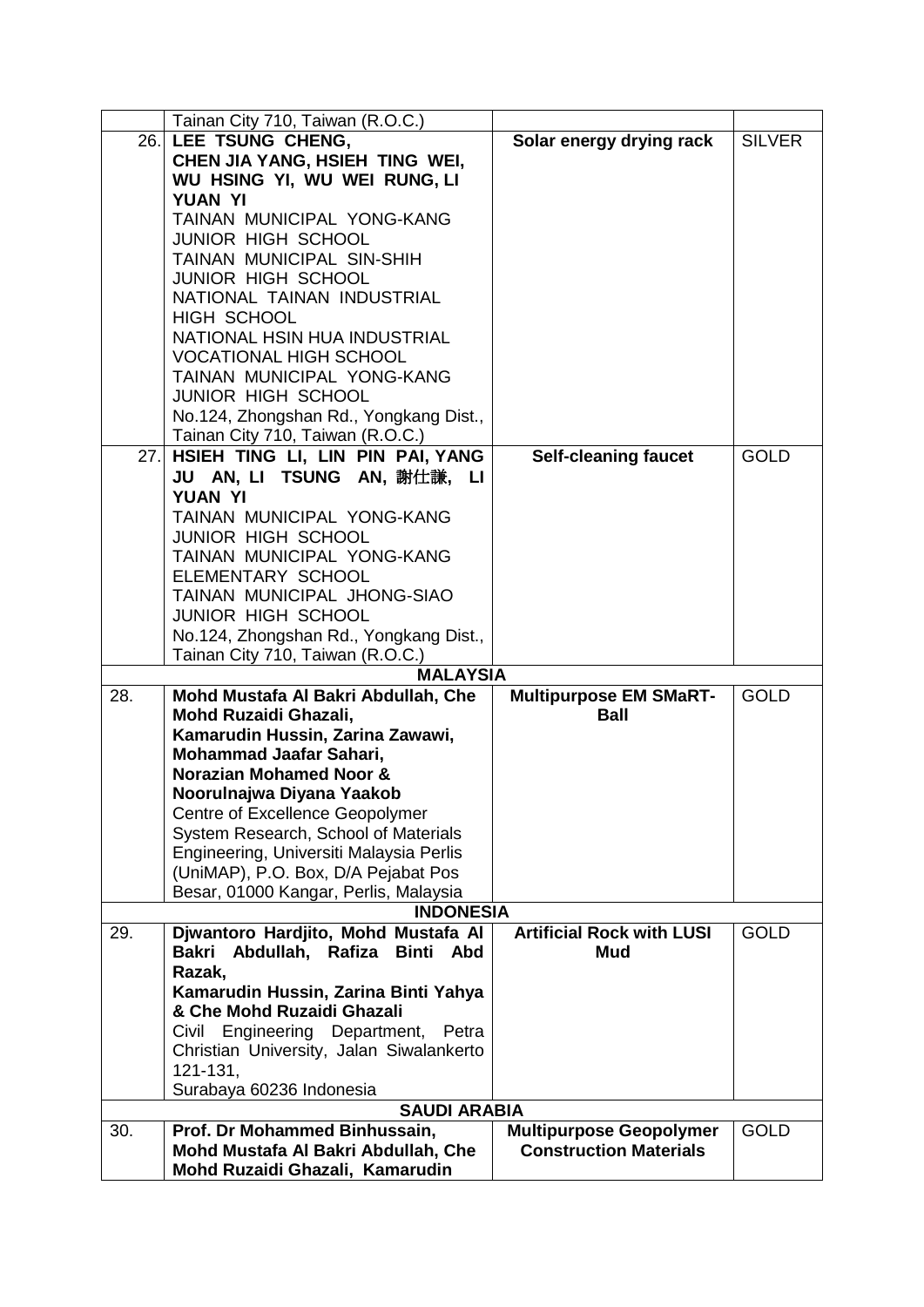|     | Hussin, Khairul Nizar Ismail &                  |                                     |               |
|-----|-------------------------------------------------|-------------------------------------|---------------|
|     | <b>Norazian Mohamed Noor</b>                    |                                     |               |
|     | King Abdul Aziz City Science &                  |                                     |               |
|     | Technology (KACST), P.O. Box 6086,              |                                     |               |
|     | Riyadh 11442, Kingdom of Saudi Arabia           |                                     |               |
|     | <b>UAE- UJEDINJENI ARAPSKI EMIRATI</b>          |                                     |               |
| 31. | Khaled Abdul Hamid Elnems (U.A.E                | <b>Automatically Car Cover by</b>   | <b>GOLD</b>   |
|     | <b>Science Club (Fujairah)</b>                  | <b>Remote (Spider Cover)</b>        |               |
|     | General Authority of Youth & Sport Well,        |                                     |               |
|     | Abu Dhabi, UAE                                  |                                     |               |
|     |                                                 |                                     |               |
|     | <b>EGIPAT</b>                                   |                                     |               |
| 32. | <b>Khaled Abdul Hamid Elnems (The</b>           | <b>Device for Decorative</b>        | <b>GOLD</b>   |
|     | <b>Egyptian Society For Women &amp; Youth</b>   | <b>Interactive Variable (Auto</b>   |               |
|     | Inventor)                                       | <b>Color &amp; lighting Change)</b> |               |
|     | (Notional Research Center (NRC), Cairo,         | via Bluetooth & Preserve            |               |
|     | Egypt) Act on (22 Sep. 2011 Under No.           | <b>Electrical Energy</b>            |               |
|     | 4118)                                           |                                     |               |
|     | <b>PHILIPPINES</b>                              |                                     |               |
| 33. | Dr. Gee Marie S. Binag                          | <b>Photovoltaic Activity of</b>     | <b>SILVER</b> |
|     | Agusan del Sur State College of                 | <b>Anthocyanin-Sensitized</b>       |               |
|     | Agriculture and Technology                      | <b>Solar Cell:</b>                  |               |
|     | Bunawan, Agusan del Sur, Philippines            | <b>Anthocyanin Extracted</b>        |               |
|     |                                                 | from Red Cabbage                    |               |
|     |                                                 | (Brassica oleracea                  |               |
|     | <b>RUSKA FEDERACIJA</b>                         |                                     |               |
| 34. | <b>Ibragim PALANKOEV</b>                        | The innovative design of            | <b>SILVER</b> |
|     | <b>CJSC "SOUZSPECSTROY IMC"</b>                 | freezing column with air            |               |
|     | Gruzinskiy Val , 10, bild. 4, Moscow,           | insulation of non-                  |               |
|     | 123557, Russia                                  | functional zone                     |               |
| 35. | Evdokimov Anatolij K (Profesore),               | <b>METODE IZRADE</b>                | <b>GOLD</b>   |
|     | Zaprudin Grgur V.                               | <b>PRIPREME ZA HLADNE</b>           |               |
|     | <b>Tula State University</b>                    | <b>EKSTRUZIJE</b>                   |               |
|     | Lenjin Avenue, 92, TSU, Tula, 300012,           |                                     |               |
|     | Rusija                                          |                                     |               |
| 36. | Kuhar Vladimir Denisoviča, dr.sc.               | Opravdanost primjene                | <b>GOLD</b>   |
|     | <b>Prorektor</b>                                | induktora-koncentratora za          |               |
|     | Kireeva Alain E. izvanredni profesor            | povećanje učinkovitosti             |               |
|     | na Odjelu "Teorijska mehanika" TSU              | montaža pomoću pulsnog              |               |
|     | "Tula State University"                         | magnetskog polja                    |               |
|     | Lenjin Avenue, 92, TSU, Tula, 300012,<br>Rusija |                                     |               |
| 37. | Olga Mironova                                   | Heuristički metoda u                | <b>SILVER</b> |
|     | Poslijediplomski "Tula State University"        | razvoju kreativnosti                |               |
|     | Lenjin Avenue, 92, TSU, Tula, 300012,           | učenika                             |               |
|     | Rusija                                          |                                     |               |
|     | REPUBLIKA KAZAKSTAN                             |                                     |               |
| 38. |                                                 | <b>Functional-component of</b>      | <b>SILVER</b> |
|     | <b>Akhmetov Berik</b>                           | the enterprise resource             |               |
|     | Kazakh National University in the name          | management system                   |               |
|     | of Al Farabi (KazNU)                            | based on cloud computing            |               |
|     | Al Farabi street, 71, Almaty, 050040, The       |                                     |               |
|     | Republic of Kazakhstan                          |                                     |               |
|     |                                                 |                                     |               |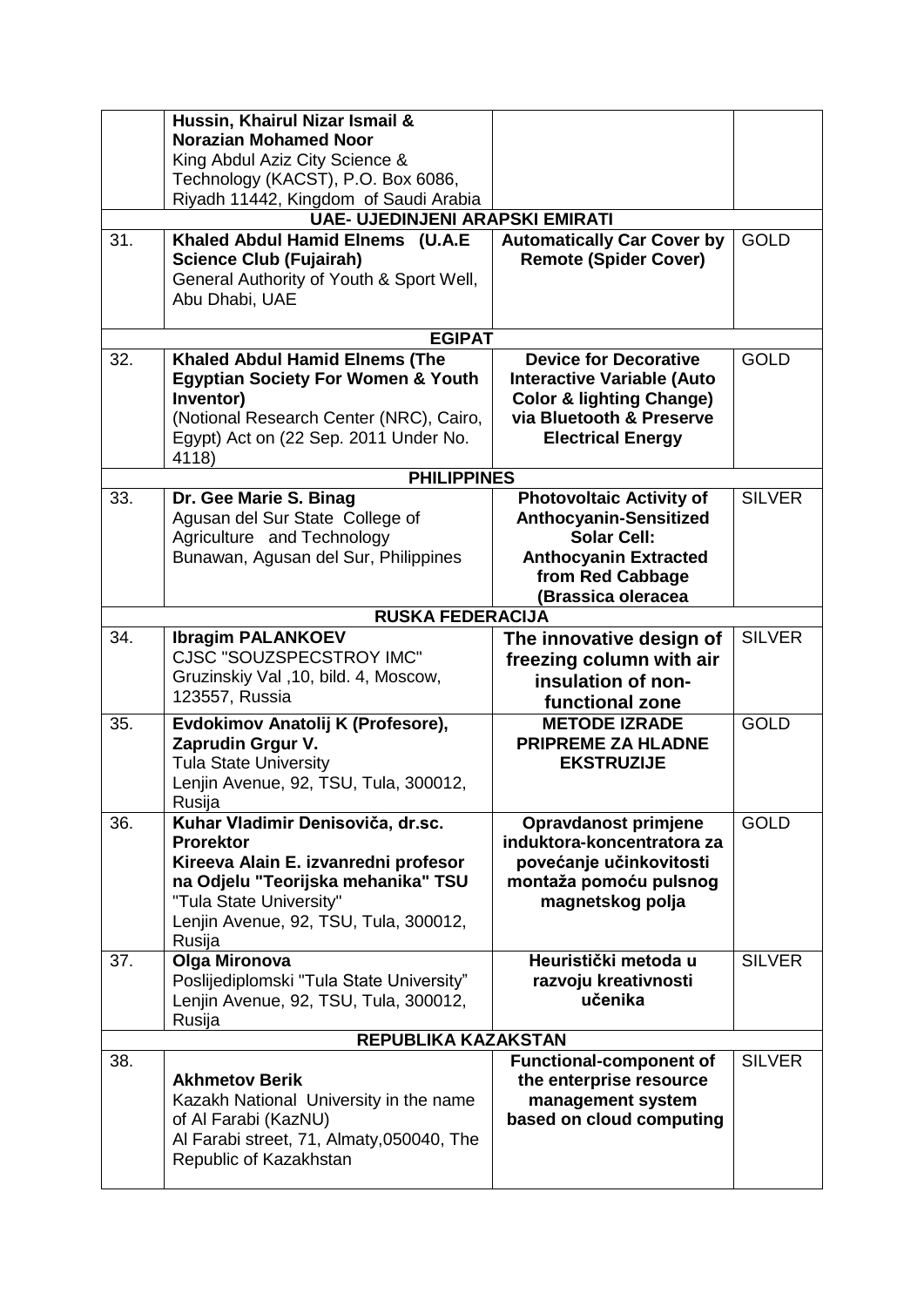| 39. | Kylginov Altai, Mynbaeva Aigul,                            | <b>Charger for mobile means</b>   | <b>GOLD</b>   |
|-----|------------------------------------------------------------|-----------------------------------|---------------|
|     | <b>Kharitonov Petr</b>                                     | of communications with            |               |
|     | West - Kazakhstan University of                            | inversion                         |               |
|     | Innovation and Telecommunication                           | of the energy of                  |               |
|     | Systems (KazUITS)                                          | mechanical vibrations of          |               |
|     | International Research Engineering                         | the environment                   |               |
|     | Consortium of Energy-saving And                            |                                   |               |
|     | Noospheric Technologies (IRECENT)                          |                                   |               |
|     | Street Mametovoy, 81, Uralsk,090000,                       |                                   |               |
|     | The Republic of Kazakhstan                                 |                                   |               |
| 40. | Ahmetov Bahitjan, Nekrasov Pavel,                          | Non-invasive many                 | <b>SILVER</b> |
|     | <b>Kharitonov Petr</b>                                     | parameter factors radio           |               |
|     |                                                            |                                   |               |
|     | Kazakh National Technical University                       | transmitting                      |               |
|     | (KazNTU) in the name of K.I.Satpaev                        | sensor of biophysical             |               |
|     | International Research Engineering                         | parameters of the person          |               |
|     | Consortium of Energy-saving And                            |                                   |               |
|     | Noospheric Technologies (IRECENT)                          |                                   |               |
|     | Satpaev street, 22, Almaty, 050013, The                    |                                   |               |
|     | Republic of Kazakhstan                                     |                                   |               |
|     | <b>RUMUNJSKA</b>                                           |                                   |               |
| 41. |                                                            | <b>Process for manufacturing</b>  | <b>GOLD</b>   |
|     | Petrica CORABIERU, Dan<br><b>Dragos</b>                    | metal workpieces with             |               |
|     | <b>VASILESCU, Anisoara CORABIERU</b>                       | superficial layers modified       |               |
|     | Romanian Inventors Forum                                   | by deposition                     |               |
|     | Str. Sf. P. Movila 3, L11, III/3, Iasi,                    |                                   |               |
|     | 700089, Romania                                            |                                   |               |
| 42. | Petrica VIZUREANU, Andrei                                  | <b>Expert system for the</b>      | <b>GOLD</b>   |
|     | <b>PREDESCU</b>                                            | control of thermal systems        |               |
|     | Romanian Inventors Forum                                   |                                   |               |
|     | Str. Sf. P. Movila 3, L11, III/3, Iasi,                    |                                   |               |
|     | 700089, Romania                                            |                                   |               |
| 43. | <b>VIZUREANU,</b><br>Petrică<br><b>Dragos</b>              | <b>Equipment for Thermo-</b>      | <b>SILVER</b> |
|     | Cristian ACHITEI, Carmen NEJNERU,                          | <b>Mechanical Fatigue Testing</b> |               |
|     | Manuela Cristina PERJU, Roxana -                           | for Shape Memory Alloys           |               |
|     | Gabriela ȘTEFĂNICĂ                                         |                                   |               |
|     | Romanian Inventors Forum                                   |                                   |               |
|     | Str. Sf. P. Movila 3, L11, III/3, Iasi,                    |                                   |               |
|     | 700089, Romania                                            |                                   |               |
| 44. | Andrei Victor<br>SANDU,<br>Costica                         | <b>Procedures for</b>             | <b>SILVER</b> |
|     | <b>BEJINARIU, Ioan</b><br>Gabriel<br>SANDU,                | phosphatation of iron             |               |
|     | Petrica VIZUREANU, Iulian<br><b>IONITA,</b>                | objects                           |               |
|     | <b>SANDU,</b><br><b>Constantin</b><br><b>BACIU,</b><br>lon |                                   |               |
|     | <b>Violeta VASILACHE</b>                                   |                                   |               |
|     | Romanian Inventors Forum                                   |                                   |               |
|     | Str. Sf. P. Movila 3, L11, III/3, Iasi,                    |                                   |               |
|     | 700089, Romania                                            |                                   |               |
| 45. | B.A. HAGIU, I. SANDU, T. LUPASCU,                          | Process for preparing an          | <b>GOLD</b>   |
|     | TURA,<br>V.                                                | oily nanodispersion with          |               |
|     | VASILACHE, V.<br>L.                                        |                                   |               |
|     | MANGALAGIU, O.C. MUNGIU,<br>C.                             | regenerative capacity             |               |
|     | FILOTE, A.V. SANDU, V. GONCHYAR                            |                                   |               |
|     | <b>Romanian Inventors Forum</b>                            |                                   |               |
|     | Str. Sf. P. Movila 3, L11, III/3, Iasi,                    |                                   |               |
|     | 700089, Romania                                            |                                   |               |
|     |                                                            |                                   |               |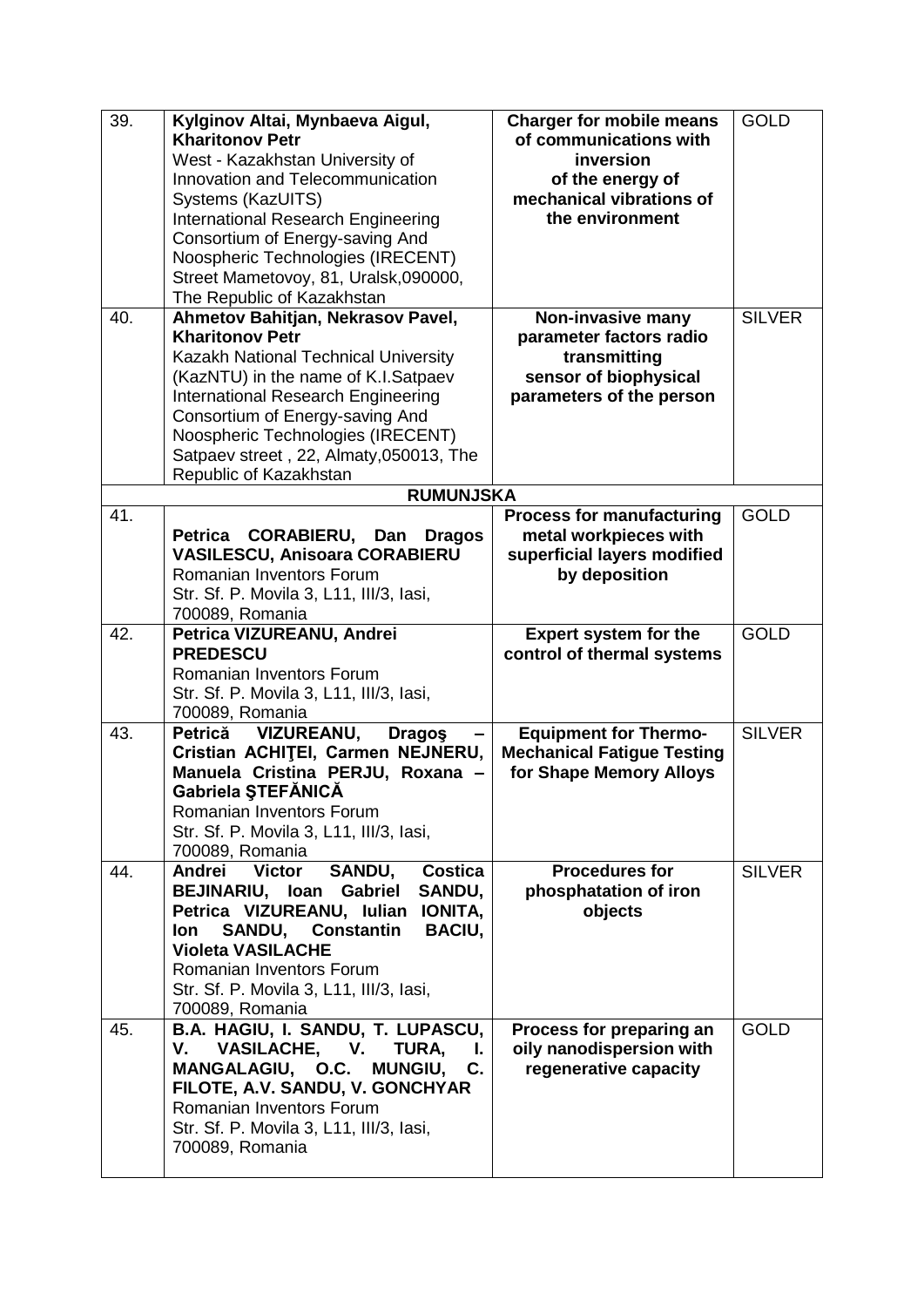| 46. | V. VASILACHE, A.V. SANDU, C.<br><b>FILOTE, I. SANDU</b><br>Romanian Inventors Forum<br>Str. Sf. P. Movila 3, L11, III/3, Iasi,<br>700089, Romania                                                                                                                       | Process for the uniform<br>electrodeposition of nickel<br>on copper support                    | <b>SILVER</b> |
|-----|-------------------------------------------------------------------------------------------------------------------------------------------------------------------------------------------------------------------------------------------------------------------------|------------------------------------------------------------------------------------------------|---------------|
| 47. | I. SANDU, T. LUPASCU, I.C.A. SANDU,<br>V. VASILACHE, A.V. SANDU, V.<br><b>BOTAN, I.G. SANDU</b><br>Romanian Inventors Forum<br>Str. Sf. P. Movila 3, L11, III/3, Iasi,<br>700089, Romania                                                                               | <b>Process for chromatic</b><br>restoration of lacunary<br>zones of old paintings              | <b>SILVER</b> |
| 48. | Ofelia Corbu, Cornelia Magureanu -<br><b>Technical University of Cluj-Napoca,</b><br><b>Romania</b><br>Romanian Inventors Forum<br>Str. Sf. P. Movila 3, L11, III/3, Iasi,<br>700089, Romania                                                                           | Innovative green concrete<br>mixes by use of glass by-<br>products                             | <b>GOLD</b>   |
| 49. | Bogdan-Alexandru,<br><b>Sandu</b><br>Hagiu<br>Andrei-Victor, Sandu Ion<br>Romanian Inventors Forum<br>Str. Sf. P. Movila 3, L11, III/3, Iasi,<br>700089, Romania                                                                                                        | <b>Barbell with Multiple Uses</b>                                                              | <b>GOLD</b>   |
|     | <b>BOSNA I HERCEGOVINA</b>                                                                                                                                                                                                                                              |                                                                                                |               |
| 50. | Ćatić Bilal – učenik; Elezović Adnan –<br>učenik<br>Faruk Kurtović, dipl.el.ing. - mentor<br>Srednja elektrotehnička škola Sarajevo<br>Safeta Zajke br. 2<br>71000 Sarajevo, BiH                                                                                        | Upravljanje<br>elektroelektroenergetskim<br>uređajima<br>mobilnim telefonom putem<br>interneta | <b>SREBRO</b> |
| 51. | Belmin Selimbegović - učenik<br>Suvad Muminović - mentor<br>Srednja elektrotehnička škola Sarajevo<br>Safeta Zajke br. 2<br>71000 Sarajevo, BiH                                                                                                                         | Protivpožarna kanta za<br>smeće                                                                | <b>ZLATO</b>  |
| 52. | Mujkić Faris - učenik; Lisovac Amir -<br>učenik; Ačkar Haris - učenik;<br>Mešanović Merzuk – učenik; Podrug<br>Ermin - učenik<br>Muharemović Muhterema, dipl.el.ing. -<br>mentor<br>Srednja elektrotehnička škola Sarajevo<br>Safeta Zajke br. 2<br>71000 Sarajevo, BiH | Brodska prevodnica -<br>maketa                                                                 | <b>ZLATO</b>  |
| 53. | Ačkar Haris - učenik; Mešanović<br>Merzuk – učenik<br>Doc.dr. Abdulah Akšamović, dipl.el.ing. -<br>mentor<br>Srednja elektrotehnička škola Sarajevo<br>Safeta Zajke br. 2<br>71000 Sarajevo; BiH                                                                        | Edukacioni model za<br>obnovljive izvore energije                                              | <b>SREBRO</b> |
| 54. | <b>ISLAMSKA REPUBLIKA IRAN</b><br>Dr. Mohammad Reža                                                                                                                                                                                                                     | The Removal Of                                                                                 | <b>ZLATO</b>  |
|     | <b>MohammadShafiee</b>                                                                                                                                                                                                                                                  | chlorinated Water<br><b>Disinfection By-Products</b>                                           |               |